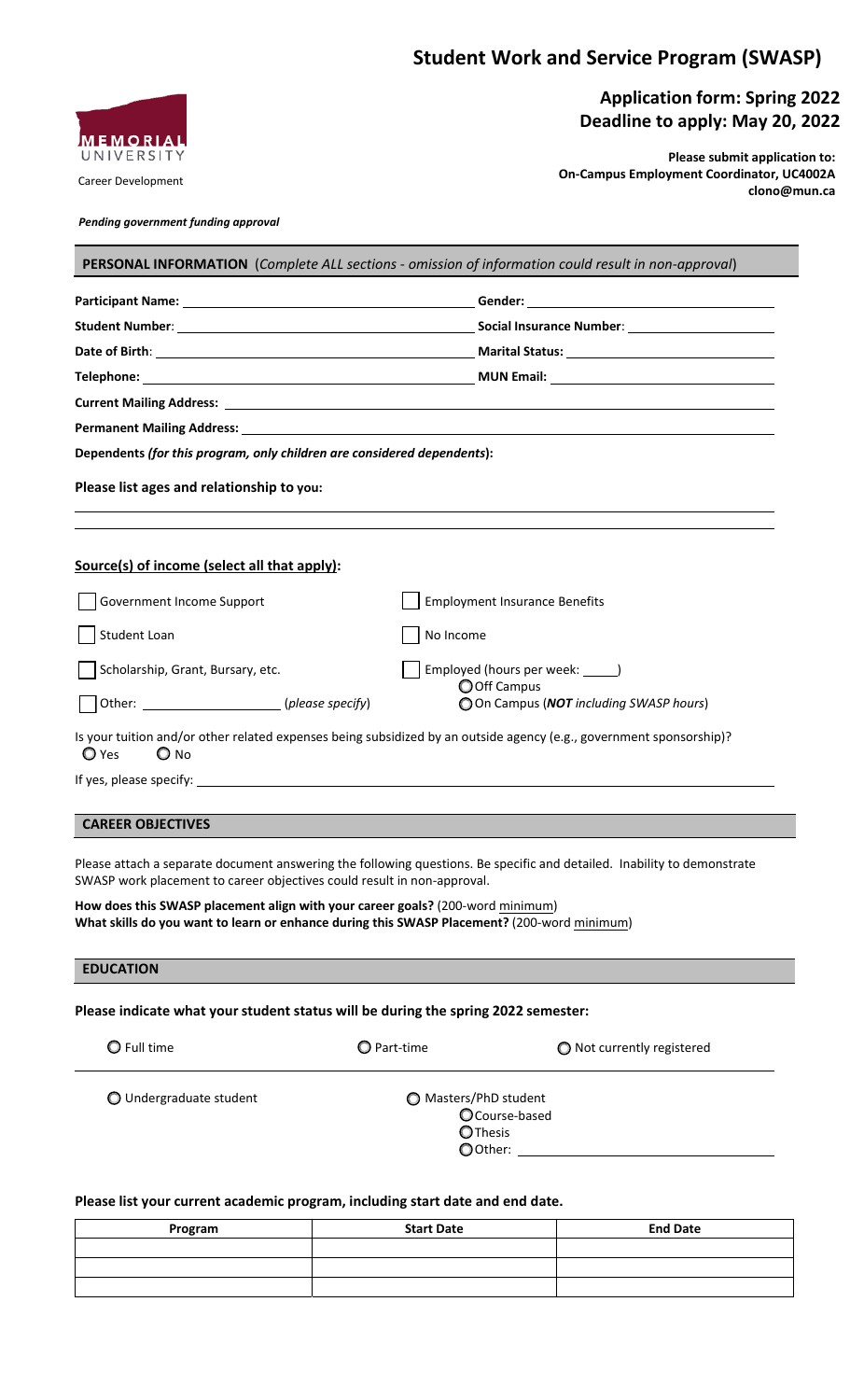| <b>PLACEMENT INFORMATION</b> (to be completed by student):                                                                                                                                                                                                                                                                                                                                                                                         |                            |                                       |                                                                                                                                                                                                                                |  |  |
|----------------------------------------------------------------------------------------------------------------------------------------------------------------------------------------------------------------------------------------------------------------------------------------------------------------------------------------------------------------------------------------------------------------------------------------------------|----------------------------|---------------------------------------|--------------------------------------------------------------------------------------------------------------------------------------------------------------------------------------------------------------------------------|--|--|
| ◯ St. John's (including Marine Institute)<br>Campus:                                                                                                                                                                                                                                                                                                                                                                                               | <b>O</b> Grenfell          |                                       |                                                                                                                                                                                                                                |  |  |
|                                                                                                                                                                                                                                                                                                                                                                                                                                                    |                            |                                       |                                                                                                                                                                                                                                |  |  |
|                                                                                                                                                                                                                                                                                                                                                                                                                                                    |                            |                                       |                                                                                                                                                                                                                                |  |  |
|                                                                                                                                                                                                                                                                                                                                                                                                                                                    |                            |                                       | (dd/mm/year)                                                                                                                                                                                                                   |  |  |
| Please select ONE of the following program options:                                                                                                                                                                                                                                                                                                                                                                                                |                            |                                       |                                                                                                                                                                                                                                |  |  |
| 100 Hours<br>Available to part-time and full-time students only                                                                                                                                                                                                                                                                                                                                                                                    | $\bigcirc$ \$1,200 voucher |                                       | ○ \$750 voucher and \$450 stipend                                                                                                                                                                                              |  |  |
| 260 Hours<br>Available to part-time students only<br>*EXTREMELY LIMITED                                                                                                                                                                                                                                                                                                                                                                            |                            | ○ \$1,400 voucher and \$1,200 stipend |                                                                                                                                                                                                                                |  |  |
| EMPLOYER/SUPERVISOR INFORMATION (to be completed by employer/supervisor):                                                                                                                                                                                                                                                                                                                                                                          |                            |                                       |                                                                                                                                                                                                                                |  |  |
|                                                                                                                                                                                                                                                                                                                                                                                                                                                    |                            |                                       | Office Location: Network of Second Second Second Second Second Second Second Second Second Second Second Second Second Second Second Second Second Second Second Second Second Second Second Second Second Second Second Secon |  |  |
|                                                                                                                                                                                                                                                                                                                                                                                                                                                    |                            |                                       |                                                                                                                                                                                                                                |  |  |
|                                                                                                                                                                                                                                                                                                                                                                                                                                                    |                            |                                       |                                                                                                                                                                                                                                |  |  |
|                                                                                                                                                                                                                                                                                                                                                                                                                                                    |                            |                                       |                                                                                                                                                                                                                                |  |  |
| Is your Department currently receiving funding under another student program?<br>If yes, please specify:                                                                                                                                                                                                                                                                                                                                           |                            | $\mathbf{O}$ Yes                      | $\bigcirc$ No                                                                                                                                                                                                                  |  |  |
| Is this position being funded through other sources?                                                                                                                                                                                                                                                                                                                                                                                               |                            | <b>O</b> Yes                          | $\bigcirc$ No                                                                                                                                                                                                                  |  |  |
|                                                                                                                                                                                                                                                                                                                                                                                                                                                    |                            |                                       |                                                                                                                                                                                                                                |  |  |
| <b>DECLARATION/AUTHORIZATION</b> (to be completed by student):                                                                                                                                                                                                                                                                                                                                                                                     |                            |                                       |                                                                                                                                                                                                                                |  |  |
| I certify that the information given in this document is accurate and complete in every respect. I understand that the tuition<br>voucher is a credit held at Memorial University and that it cannot be transferred into a cash benefit, or transferred to another<br>institution.                                                                                                                                                                 |                            |                                       | (initial here)                                                                                                                                                                                                                 |  |  |
| I consent to the exchange and use of information contained in this document between the Student Work and Service Program<br>and the provincial departments of Human Resource, Employment and Education; and Human Resources Development<br>Canada for administrative and evaluative purposes.                                                                                                                                                      |                            |                                       | (initial here)                                                                                                                                                                                                                 |  |  |
| The information on this form is collected under the authority of the Memorial University Act (RSNL 1990 Chapter M-7) and is<br>used for the purposes of program administration and for dissemination to the funding provider. Questions about this<br>collection and use of personal information may be directed to the Office of the Deputy Provost (Student) and Associate Vice-<br>President (Academic) Undergraduate Students at 709-864-2395. |                            |                                       | (initial here)                                                                                                                                                                                                                 |  |  |
| I have read and agree to abide by the terms and conditions of this Program and I am aware that tuition credits can be<br>held for the student by Financial Services for a period of two years.                                                                                                                                                                                                                                                     |                            |                                       | (initial here)                                                                                                                                                                                                                 |  |  |
|                                                                                                                                                                                                                                                                                                                                                                                                                                                    |                            |                                       |                                                                                                                                                                                                                                |  |  |
| Application Status (for Career Development use only):                                                                                                                                                                                                                                                                                                                                                                                              | APPROVED                   |                                       | <b>NOT APPROVED</b>                                                                                                                                                                                                            |  |  |
| Signature:                                                                                                                                                                                                                                                                                                                                                                                                                                         | Date:                      |                                       |                                                                                                                                                                                                                                |  |  |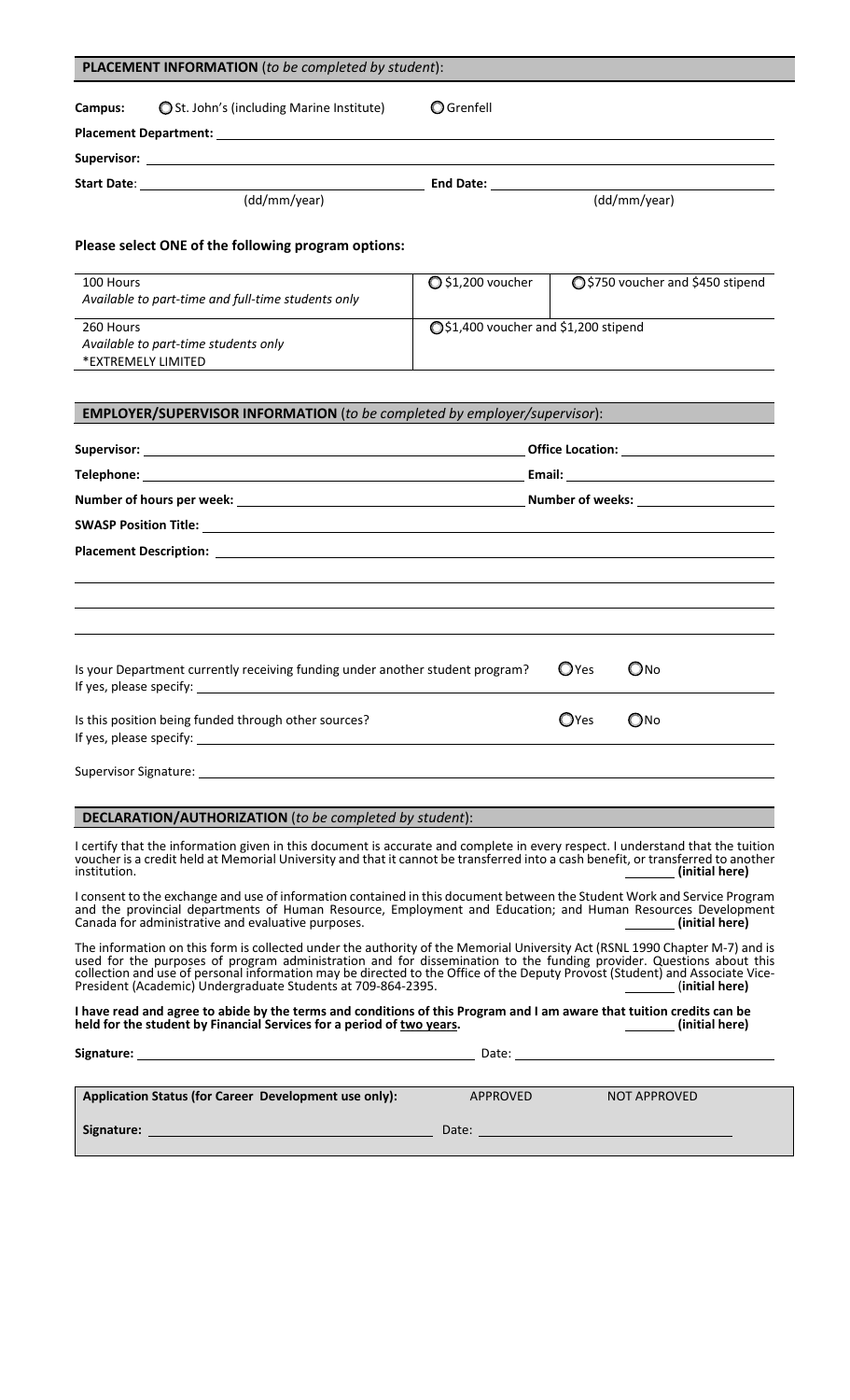## **Student Work and Service Program (SWASP) Terms and Conditions: Students**

## **Memorial Component (Updated August 2020)**

#### **Persons eligible for SWASP placements**:

- Student: a person who is currently enrolled at Memorial University
- Student parent: a person who has dependents in their care
- Student agrees to only hold one SWASP placement during a given semester. The two options available are:
	- a) 100 hours \$750 tuition voucher and \$450 cash stipend (totaling \$1200) OR \$1200 tuition voucher (no cash stipend)
	- b) 260 hours \$1400 tuition voucher and \$1200 cash stipend (totaling \$2600)
- Students enrolled in full-time studies or on a mandatory work term cannot complete a 260-hour SWASP placement; they can only complete a 100-hour placement. The student cannot use their work term as their SWASP placement. Students completing part-time studies, who are not registered for courses in the semester they wish to complete a SWASP, may apply for the 100-hour or 260-hour option.
- The student may not be placed in a position where the senior employees with hiring right authority are members of the student's immediate family without approval from the SWASP Coordinator. For the purpose of this section, "immediate family" means father, mother (or alternatively step-father, step-mother or foster parent), brother, sister, spouse (including common-law) resident with the sponsor, child, (including child of the common-law spouse), step child, or ward of the sponsor, father-in-law, mother-in-law, brother-in-law, sister-in-law or other relatives permanently residing in the Employer's household or with whom the Employer currently resides.
- The student agrees to participate in a program evaluation if requested.
- The student agrees to complete the required number of hours indicated on the SWASP application. If for any reason the student does not complete the required number of hours, any unexpended funds and the tuition voucher will be withheld. Any interruptions in the work schedule due to illness, statutory holidays or negotiated time off must be worked.
- The Student agrees to perform their duties to the best of their abilities.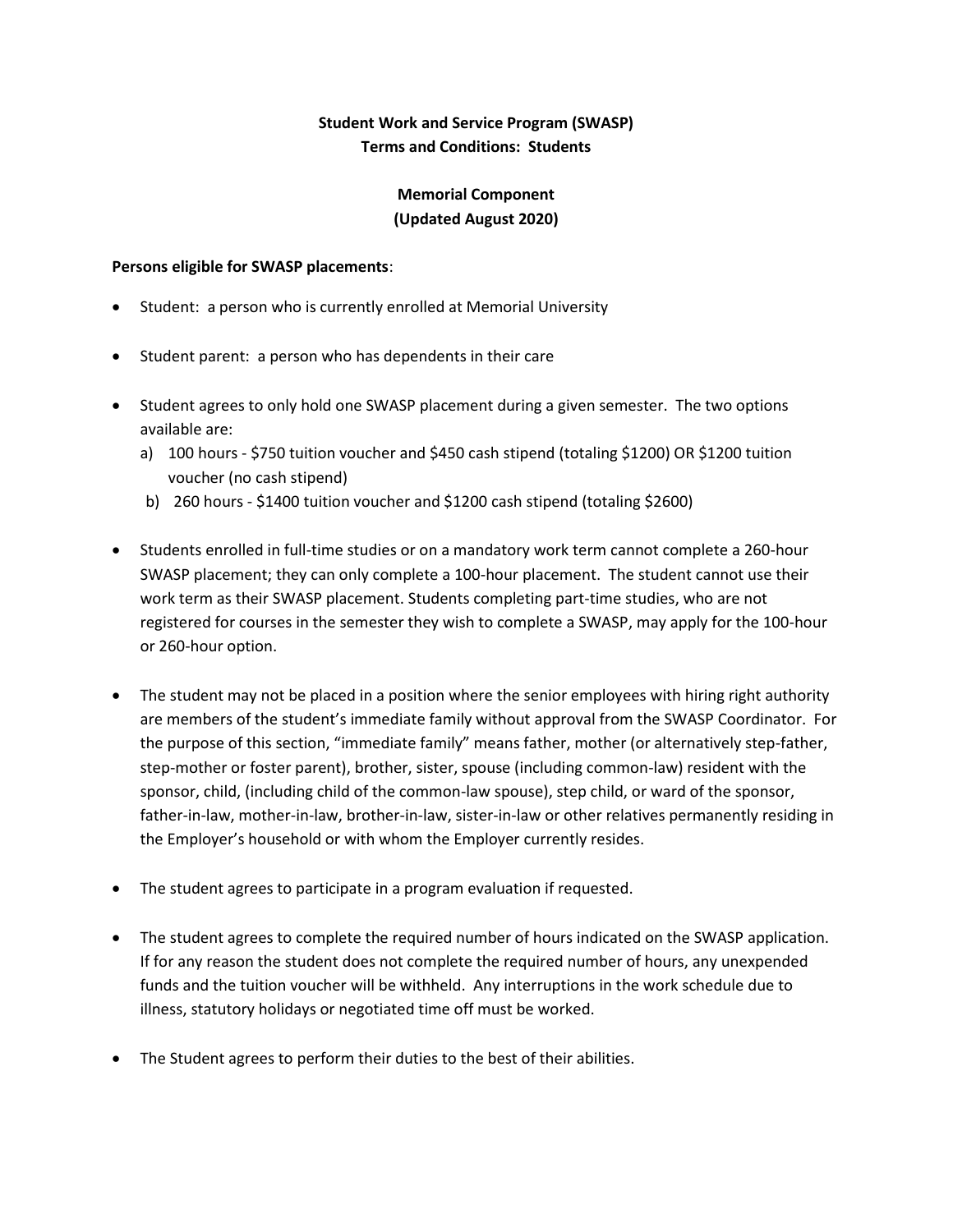#### **Amendments**

 This agreement shall not be amended or assigned except by instrument in writing between all parties.

### **Termination**

 If at any time the Program Coordinator is of the opinion that the Employer or student has failed to conduct the activities in an acceptable manner, or has failed to comply with any of their covenants or undertakings contained herein, the Coordinator may terminate the agreement by giving written notice thereof and any unexpended funds or benefits will be returned or withheld.

#### **General**

- **The tuition voucher must be used towards future tuition costs not occurring in the semester that the placement is occurring. The voucher must be used in full within two fiscal years of receiving it.**
- The Student Work and Service Program was designed to reduce debt load for student parents. The student will be paid the following depending on the completed placement option:
- 100 Hours -\$750 tuition voucher and \$450 cash stipend (totaling \$1200) OR \$1200 tuition voucher (no cash stipend)
- 260 Hours \$1400 tuition voucher and \$1200 cash stipend (totaling \$2600)
- The cash stipend portion will be paid out in equal weekly payments over the length of the agreement. Payments will made through direct deposit.
- The student who completes the required conditions of the placement shall receive the benefit of any tuition credit issued as a result of the Student Work and Service Program and no other person or organization may receive, be assigned or collect any percentage or portion of any benefits accrued under this contract.
- If a student has a balance exceeding \$3000 in tuition vouchers, he/she will not be eligible for a SWASP placement.
- The student must have enrolled and passed at least one three credit course during an academic year.
- Both the employer and student agree to complete and submit the Learning and Reflection Agreement to the Program Coordinator.
- Interruptions of the student activity will only be permitted in extenuating circumstances and with the prior written approval of the Program Coordinator.
- Changing students will result in a new application being submitted and approval.
- The employer must comply with the provisions of the Canadian Charter of Rights and Freedoms and the Newfoundland Human Rights Code.